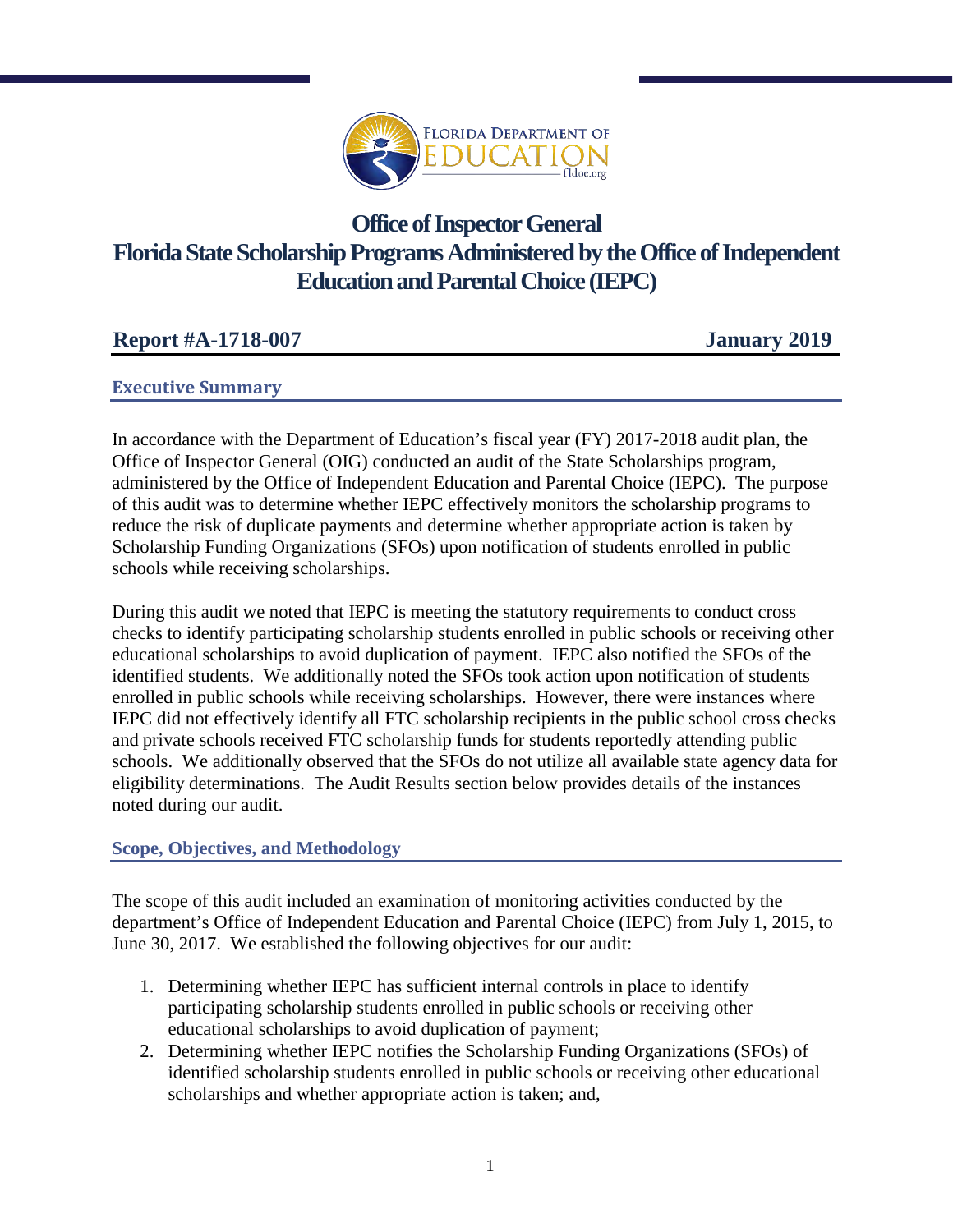3. Determining whether IEPC provides an efficient process to match the direct certification list with the scholarship application data submitted by the SFOs and whether the SFOs used information collected by state agencies to determine scholarship eligibility.

To accomplish our objectives we reviewed applicable laws, rules, and regulations; interviewed appropriate department staff; reviewed policies, procedures, and related documentation; evaluated IEPC's monitoring activities; and reviewed public school enrollment data.

# **Background**

The Florida Department of Education, Office Independent Education & Parental Choice (IEPC) seeks to offer economically challenged and disabled students opportunities to further their education in non-traditional settings through the Florida Tax Credit, Gardiner, and McKay Scholarship programs. Scholarship Funding Organizations (SFOs) are responsible for the receipt and distribution of contributed funds to eligible students attending participating Florida private schools for the Florida Tax Credit and Gardiner scholarships. Step Up For Students (SUFS) and AAA Scholarship Foundation were the approved SFOs eligible to participate in the FTC Scholarship program for the 2015-2016 and 2016-2017 school years.

#### *Florida Tax Credit Scholarship*

Pursuant to Florida Statutes (F.S.) Section 1002.395, the Florida Tax Credit (FTC) Scholarship Program was established to encourage private, voluntary contributions from corporate donors to non-profit SFOs that award scholarships to students from low-income families. Client eligibility for FTC is based on participation in the foster care or out-of-home placements system and for children in households below 185 percent of Federal Poverty Level (FPL). Beginning in FY 2016-2017, children in households below 260 percent of FPL also became eligible for FTC scholarships.

During the 2015-2016 school year, scholarships in the amount of \$418 million were awarded to 78,664 students enrolled in 1,602 participating Florida private schools. The maximum amount awarded per student was \$5,677. During the 2016-2017 school year, scholarships in the amount of \$536 million were awarded to 98,936 students enrolled in 1,773 participating Florida private schools. The maximum amount awarded per student increased to \$5,886. Over two-thirds of the students attending these schools were ethnic minorities, and over two-thirds of the schools were religious. $1$ 

#### *Gardiner Scholarship Program*

l

Pursuant to F.S. Section 1002.385, the Gardiner Scholarship Program was established to provide the option for a parent to better meet the individual educational needs of his or her eligible child. The Gardiner Scholarship provides eligible students a scholarship that can be used to purchase approved services or products in order to design a customized educational program for the student. Scholarships can be used for specialized services such as speech or occupational therapy, instructional materials, tuition at an eligible private school, contributions to a college prepaid account and more. Eligibility for the Gardiner scholarship includes students ages 3 – 22

<span id="page-1-0"></span> $1$  Florida Department of Education 2017 Fact Sheet - Florida Tax Credit Scholarship Program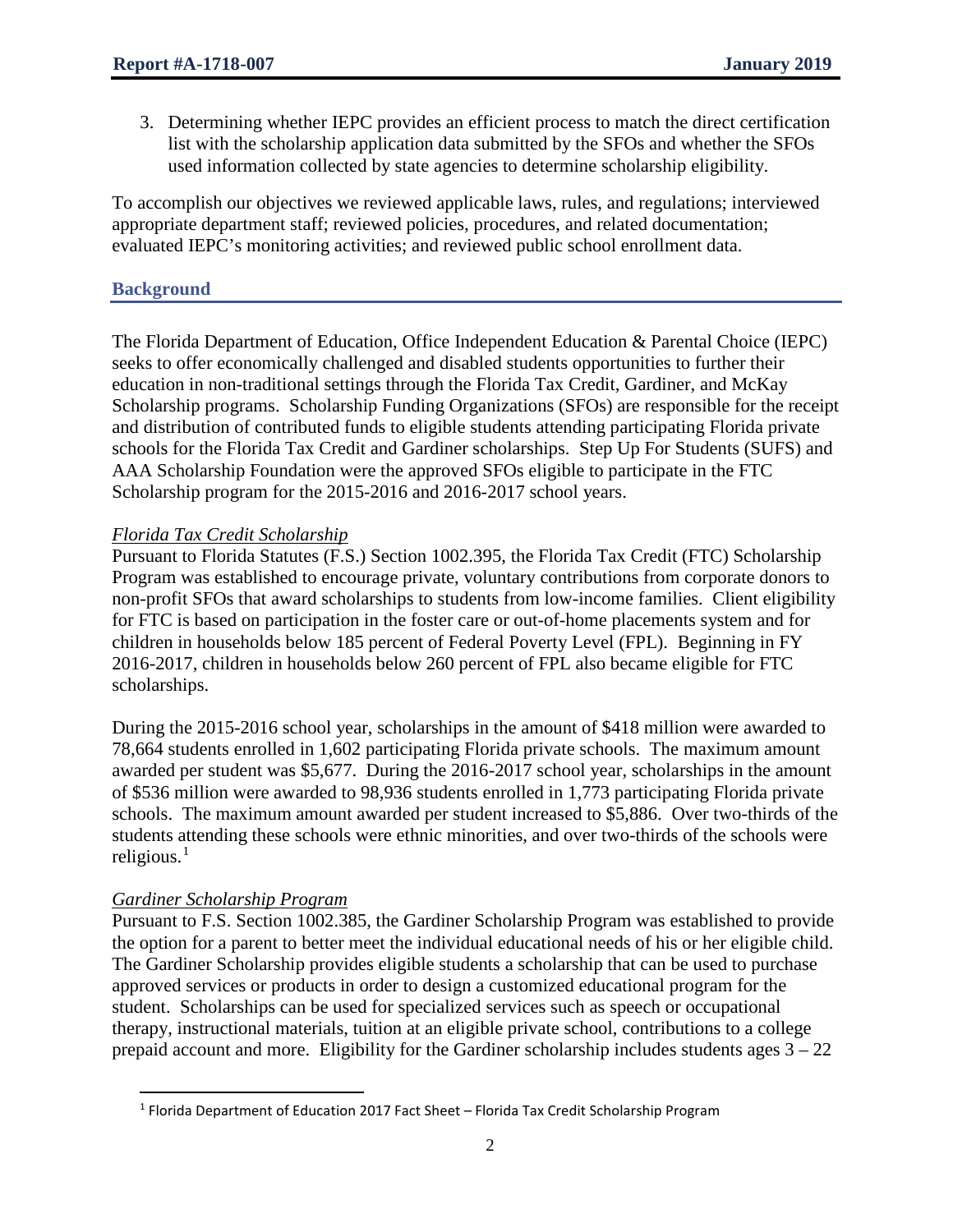l

with diagnoses that include but are not limited to: autism spectrum disorder, Muscular dystrophy, cerebral palsy, Down syndrome, spina bifida, Williams syndrome, intellectual disability, anaphylaxis, deaf, visually impaired, dual sensory impaired, traumatic brain injuries, and other rare diseases. Hospital and homebound students may also receive scholarships. Eligible students need an Individual Education Plan (IEP) from a Florida school district or a formal diagnosis from a licensed physician or psychologist.

The amount of a child's scholarship is dependent on a number of different factors, including grade level, county of residence, and a student's individual level of need. The average full scholarship amount is approximately \$10,000. The percentage of scholarship a student qualifies for depends on the date eligibility is confirmed by the scholarship funding organization.<sup>[2](#page-2-0)</sup> For FY 2015-2016, the Department's Memorandum of Agreement (MOA) with Step Up for Students Inc. amounted to over \$46,350,000, and the MOA with AAA Scholarship Foundation amounted to \$55,000,000 for the Gardiner Scholarship program. For FY 2016-2017, the Department's Memorandum of Agreement (MOA) with Step Up for Students Inc. amounted to over \$70,077,080 and the MOA with AAA Scholarship Foundation amounted to \$73,336,000 for the Gardiner Scholarship program.

# *McKay Scholarship for Students with Disabilities Program*

The McKay Scholarships for Students with Disabilities Program, originally created in 1999, provides scholarships for eligible students with disabilities to attend an eligible public or private school of their choice. Students with disabilities include K-12 students who are documented as having an intellectual disability; a speech or language impairment; a hearing impairment, including deafness; a visual impairment, including blindness; a dual sensory impairment; an orthopedic impairment; another health impairment; an emotional or behavioral disability; or a specific learning disability. Eligible students include students who have been issued an IEP or a 504 Accommodation Plan that is effective for more than six months. In addition, students must have been enrolled and reported for funding by a Florida school district the year prior to applying for a scholarship.

During the 2016-2017 school year, \$220.2 million was paid to scholarship program participants. The state calculated maximum scholarship amount for enrolled IEP students ranged from \$4,970 to \$24,096, averaging \$8,021. The average amount for students with a 504 plan was \$4,562.<sup>[3](#page-2-1)</sup>

<span id="page-2-0"></span><sup>&</sup>lt;sup>2</sup> <http://www.fldoe.org/schools/school-choice/k-12-scholarship-programs/gardiner/>

<span id="page-2-1"></span> $3$  Florida Department of Education 2017 Fact Sheet – McKay Scholarship Program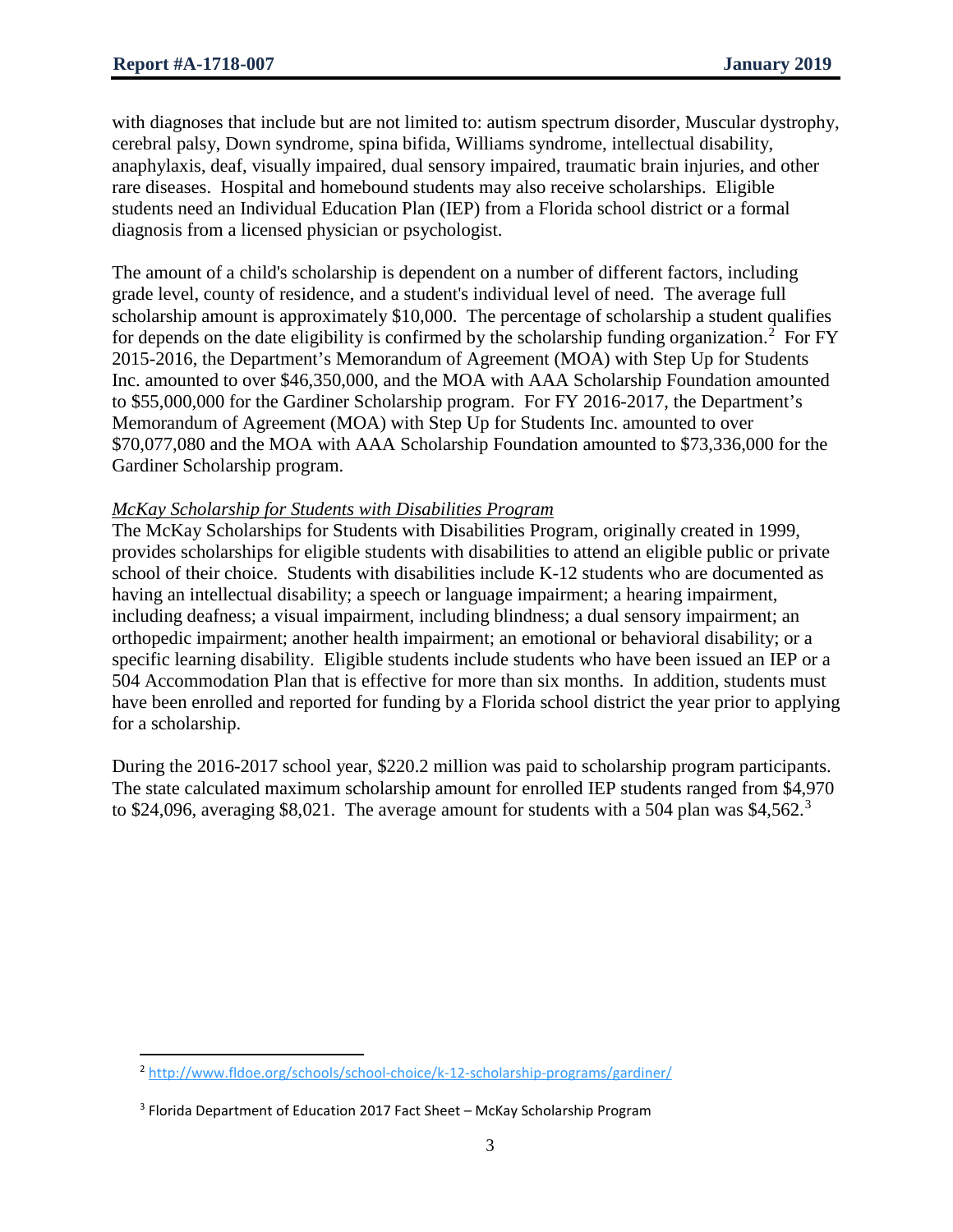# **Audit Results**

Finding 1: IEPC completed the required cross-checks but did not identify all FTC scholarship recipients reported as enrolled in a public school.

Per Section 1002.395(9) (h) of the Florida Statutes, "The Department of Education shall crosscheck the list of participating scholarships students with the public school enrollment lists to avoid duplication."[4](#page-3-0)

Step Up for Students (SUFS) and AAA Scholarship Foundation submit reports to IEPC identifying the students receiving the Florida Tax Credit (FTC) scholarship. To cross-check the list of participating scholarship students with the public school enrollment lists, IEPC staff compares the lists provided by the SFOs to the public school survey  $2 \& 3$  preliminary records from the Education Data Warehouse. Survey period 2, which occurs in October, covers the first 90 days of the 180-day school year. Survey period 3, which occurs in February, covers the second 90 days of the 180-day school year. IEPC conducts the public school verification in December and April, respectively, using preliminary survey data. The IEPC crosschecks included exact matches of the following data elements from the K-12 Student Demographics file: Student Name, Parent Name, and Date of Birth. Upon completion of the cross-checks, IEPC staff sent the matches to the SFOs for further review and action.

For the 2015-2016 and 2016-2017 school years, IEPC did not identify any students receiving an FTC scholarship through the AAA Scholarship Foundation in the survey 2 and 3 public school records. During school year 2015-2016, IEPC identified 538 students receiving an FTC scholarship through SUFS in the survey 2 records and 575 students receiving an FTC scholarship through SUFS in the survey 3 public school records. During school year 2016-2017, IEPC identified 689 students receiving an FTC scholarship through SUFS in the survey 2 records and 259 students receiving an FTC scholarship through SUFS in the survey 3 public school records. IEPC notified SUFS upon identification of scholarship students enrolled in public schools.

In order to determine whether IEPC effectively identified all students reflected in the surveys, we collected the list of students receiving the FTC scholarship through SUFS and AAA Scholarship Foundation for the 2016-2017 school year. We then requested that the Department's Bureau of PK-20 Education Reporting and Accessibility (PERA) identify the students in surveys 2 and 3 through the Education Data Warehouse (EDW). The standard EDW K20 matching process uses a comprehensive cascading set of 76 matching rules ordered by most to least stringent which are designed to systematically match a submitted cohort against the student identity vault using the most stringent criteria possible. Each record is passed through each rule and the first (most stringent) rule to successfully match to the vault is utilized to retrieve the K20 value for that record. Once a cohort was matched, the data with the matched K20 ID value was released to PERA for additional processing. To conduct the survey match, PERA defined enrollment as a student who had a student demographic record and matching student course record. The results of the PERA match are reflected in the tables below.

l

<span id="page-3-0"></span><sup>4</sup> 2017 Florida Statutes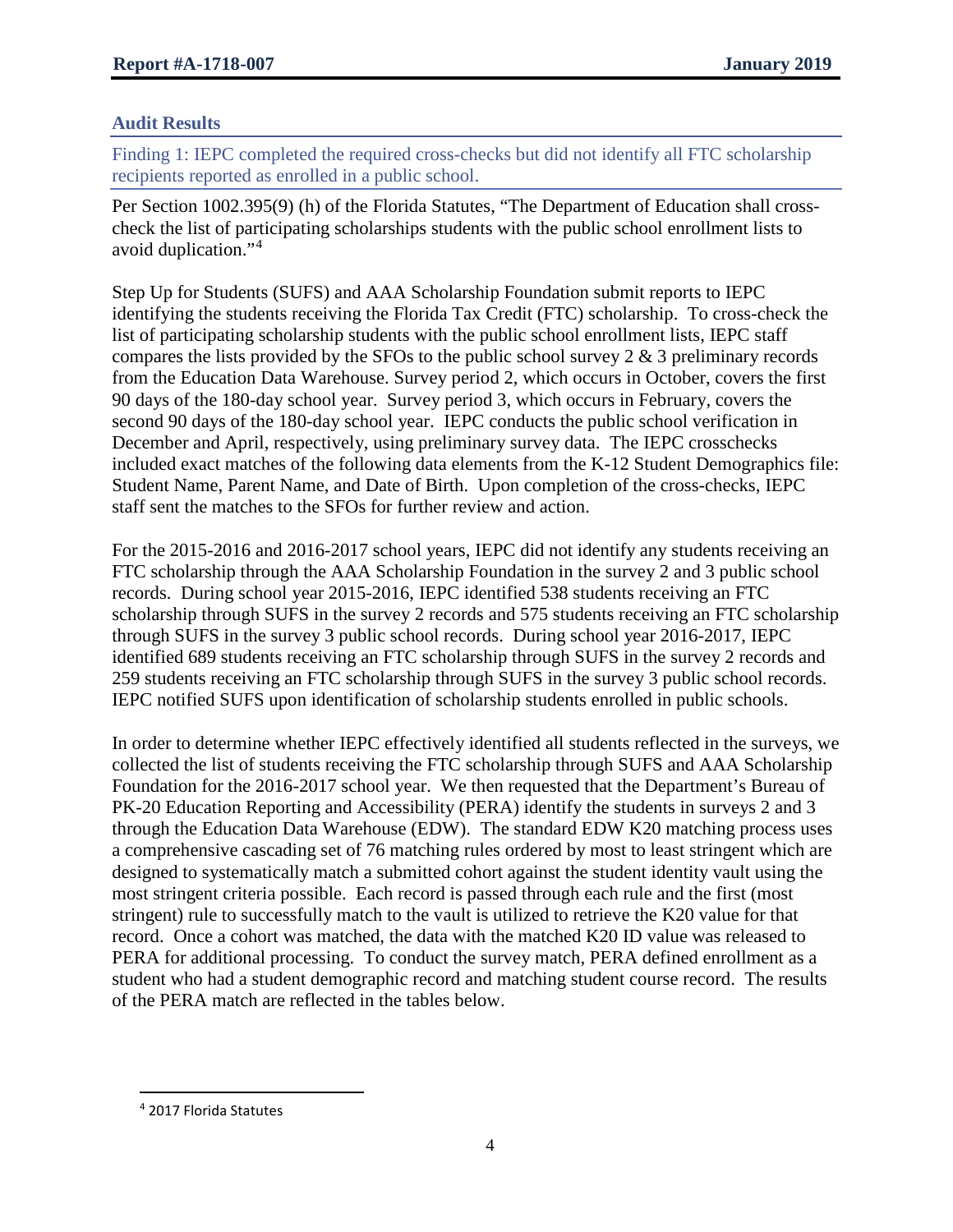Step Up for Students:

| 2016-2017 - Step Up for Students (SUFS)                                                                                    | <b>Survey 2</b> | <b>Survey 3</b> |
|----------------------------------------------------------------------------------------------------------------------------|-----------------|-----------------|
| # of records IEPC sent to SUFS for review                                                                                  | 689             | 259             |
| # of records sent to SUFS also identified by PERA with a matching<br>course record                                         | 157             | 254             |
| # of records identified by PERA in the final survey data that were<br>not identified by IEPC with a matching course record | 42.1            | 243             |
| # of records that should have been sent to SUFS                                                                            | 578             | 497             |

Adding the course record requirement to the matching criteria reduced the number of IEPC matches by over 500 students. Students with demographic records in survey 2 or 3 but no course record could include, but is not limited to, students receiving exceptional student education services from public schools but not attending a public school course. The 532 record difference does not indicate an error in matching by IEPC, but using the additional data available to PERA when conducting the matches can further refine the matching results. The additional 421 records identified by PERA were identified using advanced matching techniques that allow for the identification of matches that aren't exact matches but are substantially similar. Upon further review, we determined that the identified records are highly likely to be the same student. It should be noted that these matching records only indicate that further review is required by the SFOs to ensure the students are enrolled in the reported private school and should not be interpreted as conclusive identification of fraudulent activity.

Per SUFS staff, for students found in the 2016-2017 survey 2 cross-check, they reached out to the families and reviewed private school attendance verification provided by the private schools to SUFS. They requested that parents provide documentation in the form of public school withdrawal documents, clarification on Florida Virtual School enrollment, or an explanation of district services received by their child. Per SUFS staff, if SUFS records validated private school attendance, then no action would be taken. If records indicated overlap between a public and private school, then the private school would be invoiced for the overpayment.

# AAA Foundation:

| 2016-2017 - AAA Foundation                                                                                                      | Survey $2 \mid$ Survey 3 |  |
|---------------------------------------------------------------------------------------------------------------------------------|--------------------------|--|
| # of records IEPC sent to AAA for review                                                                                        |                          |  |
| # of records identified by PERA in the final survey data that were not   10<br>identified by IEPC with a matching course record |                          |  |
| # of records that should have been sent to AAA                                                                                  |                          |  |

Based on the PERA analysis, we determined the IEPC notifications to the SFOs did not include all FTC students that received scholarship funding while potentially attending public schools. We noted that IEPC utilized preliminary survey files to determine matches to be sent to the scholarship organizations. Due to the unavailability of the preliminary files, we were unable to recreate IEPC's original match and, as a result, analyzed the final survey data. Therefore, the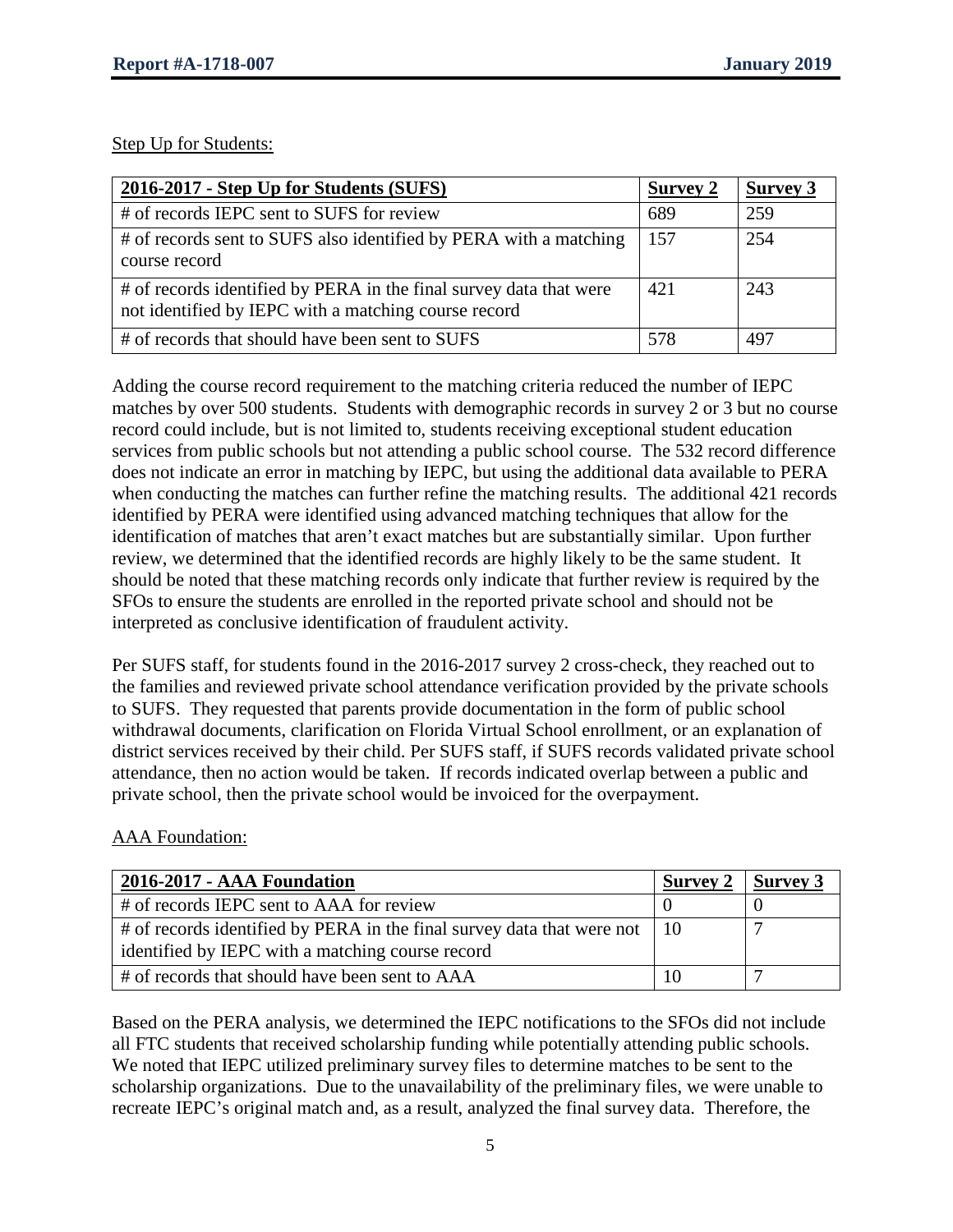records identified may differ slightly. Further, the notification IEPC provided to SUFS contained students who were enrolled in public school, but did not have a course record. Providing lists to the SFOs that include students not taking courses at a public school creates unnecessary reviews for the SFOs and does not effectively identify the students and private schools where further review and corresponding action may be necessary.

In addition, when IEPC does not effectively identify all scholarship recipients appearing in the school surveys they are unable to alert the SFOs, and the SFOs do not have an opportunity to review the cases and take appropriate action against the private schools and students identified. This may result in private schools accepting undeserved scholarship funds and FTC eligible students not receiving needed scholarships. The potential for schools fraudulently accepting scholarship funding while students are attending public schools makes monitoring of the program critical. IEPC does not currently utilize available matching tools through EDW and PERA to effectively identify all the scholarship recipients appearing in public school surveys.

#### *Recommendation*

We recommend IEPC, in consultation with PERA, utilize enhanced methodologies to effectively identify students who are receiving scholarship funds while attending public schools. We also recommend IEPC, in addition to the demographic records currently used, add school enrollment records and course records when conducting the required cross-checks. This would increase the effectiveness of identifying students receiving scholarships while attending public school and could lead to the identification of private schools who may be fraudulently accepting scholarship funds. We additionally recommend IEPC and the SFOs utilize the Florida Education Identifier (FLEID) upon implementation of the rule. The use of the FLEID will enhance the effectiveness of identifying scholarship students in the public school records.

#### *IEPC Management Response*

IEPC began working on FLEID utilization in 2017 and now has a process in place. We will continue to work with PERA to ensure the process is robust. See Attachment A.

# *SUFS Management Response*

See Attachment B.

# *AAA Foundation Management Response*

See Attachment C.

# Finding 2: Private Schools received FTC scholarship funds for students attending public schools.

Per Section 1002.395(7) of the Florida Statutes, "Parent and Student Responsibilities for Program Participation:

(a) The parent must select an eligible private school and apply for the admission of his or her child.

(b) The parent must inform the child's school district when the parent withdraws his or her child to attend an eligible private school.

(c) Any student participating in the scholarship program must remain in attendance throughout the school year unless excused by the school for illness or other good cause."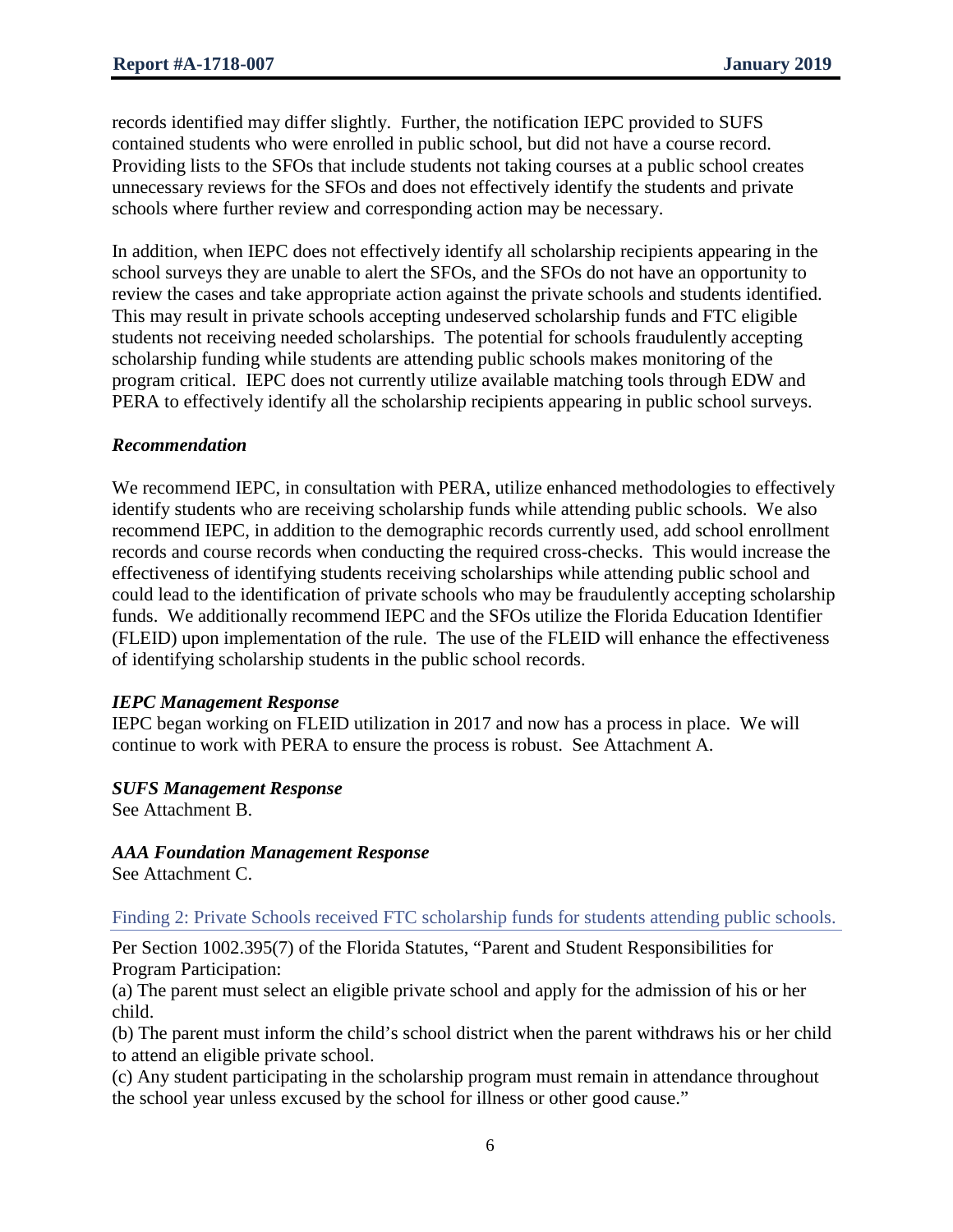Per Section 1002.395(12) of the Florida Statutes, "Scholarship Amount and Payment.- (c) An eligible nonprofit scholarship-funding organization shall obtain verification from the private school of a student's continued attendance at the school for each period covered by a scholarship payment."

Section 1002.395(11), Florida Statutes provides that the Commissioner of Education may deny, suspend, or revoke a private school's participation in the scholarship program if the commissioner determines that an owner or operator of a private school has exhibited a previous pattern of failure to comply with this section. Further, 1002.395 (11) (a), F.S. states that one of the factors the commissioner may consider includes whether an owner or operator fails to reimburse the Department of Education or a nonprofit SFO for scholarship funds improperly received or retained by a school.

In order to determine whether FTC scholarship recipients were attending public school while receiving a scholarship, we compared the list of students receiving the FTC scholarship through SUFS and AAA Scholarship Foundation during the 2015-2016 and 2016-2017 school years to the 2015-2016 survey 5 records and the 2016-2017 survey 2 and 3 records. We analyzed a list of FTC students whose data was also found in a public school student survey to determine the length of days the student attended a public school and the FTC scholarship amount awarded for both the 2015-2016 and 2016-2017 school years. The analysis is broken down by academic school year as follows:

#### 2015-2016 School Year

During the 2015-2016 School Year, AAA Scholarship Foundation awarded FTC scholarships to 453 students. We determined AAA Scholarship Foundation awarded over \$5,000 in FTC scholarship funds to three students who were marked as present in a public school ranging from 47 days to 165 days. Of the three students, two received the full \$5,677.00 award.

During the 2015-2016 School Year, SUFS awarded FTC scholarships to 78,211 students. We determined SUFS awarded over \$5,000 in FTC scholarship funds to 348 students who were marked as present in a public school for over 45 days while enrolled in the scholarship program. Of these 348 students, 294 received the full scholarship of \$5,677. One hundred-thirty five of the students were marked as present for at least 170 days of the school year.

# 2016-2017 School Year

During the 2016-2017 School Year, AAA Scholarship Foundation awarded FTC scholarships to 1,036 students. We determined AAA Scholarship Foundation awarded over \$5,000 in FTC scholarship funds to five students who were marked as present in a public school from 47 to 178 days while enrolled in the scholarship program. Of the five students, three received the full \$5,886.00 award and were marked as present in a public school from 172 to 178 days.

During the 2016-2017 School Year, SUFS awarded FTC scholarships to 97,900 students. We determined Step Up for Students awarded over \$5,000 in FTC scholarship funds to 357 students who were marked as present in a public school between 46 and 188 days while enrolled in the scholarship program. Of these 357 students, 304 received the full scholarship amount of \$5,886.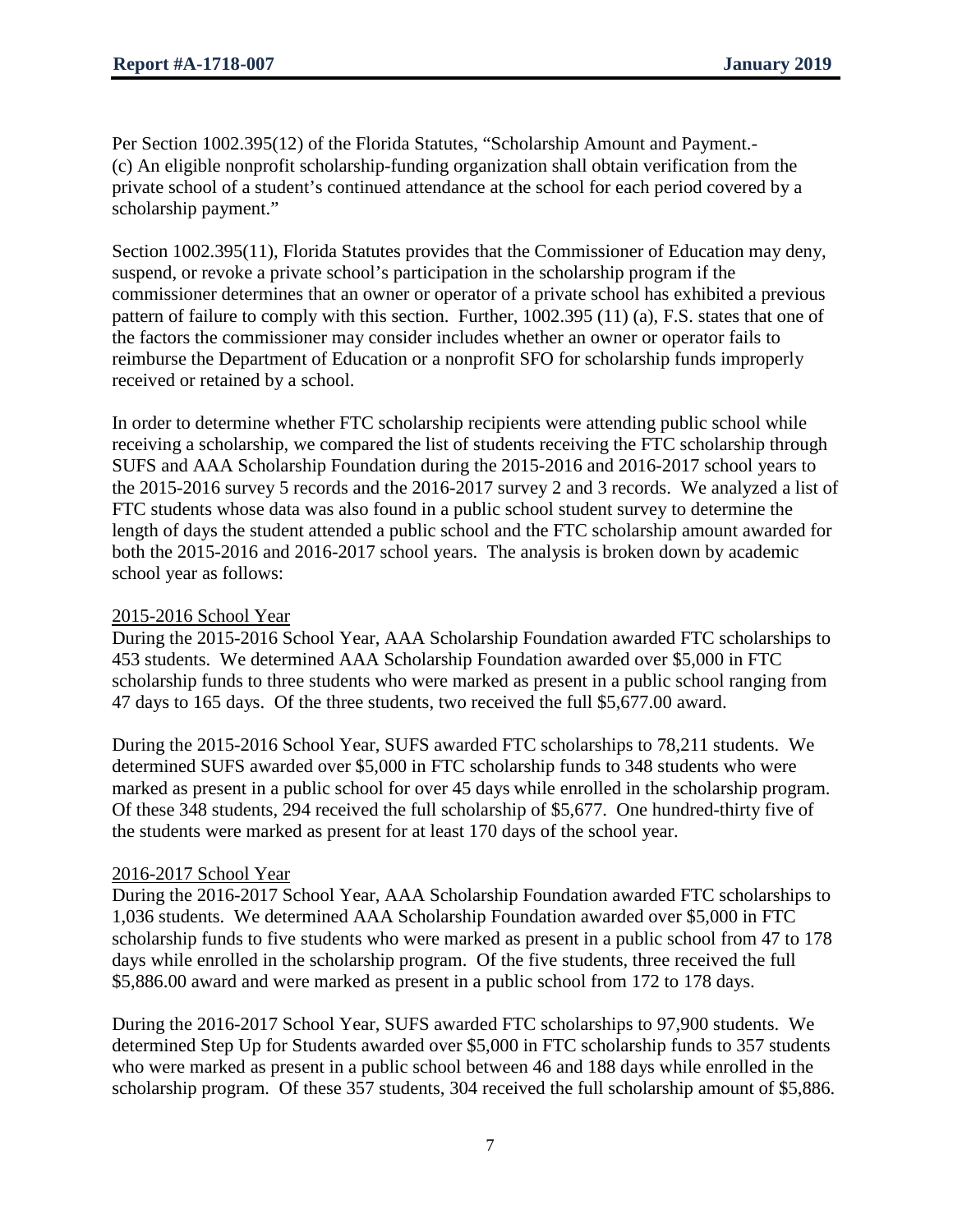One hundred-thirty five of the students attended a public school and were marked as present for at least 170 days of the school year.

In addition to identifying the students enrolled in the scholarship program while simultaneously enrolled in public school, we also conducted an analysis to identify private schools accepting full scholarship amounts while the students were marked as present in public schools. In the 2015- 2016 school year, 42 private schools received full scholarship funds for at least two students, and 11 private schools received full scholarship funds for at least eight students, who were identified as attending public schools for 45 days or more.

In the 2016-2017 school year, 43 private schools received full scholarship funds for at least 2 students, and nine private schools received full scholarship funds for eight or more students who were identified as attending public schools for 45 days or more. We determined seven of the private schools received full scholarship funds for eight or more students attending public school in both 2015-2016 and 2016-2017.

# *Recommendation*

As stated in the previous finding, we recommend IEPC consult with PERA to more effectively identify students receiving FTC scholarships while attending public schools. We additionally recommend IEPC, in consultation with the SFOs, identify and track private schools receiving scholarship funds whose students are identified through the public school cross-checks. This will allow IEPC to identify and consequently deny, suspend, or revoke a private school's participation in the scholarship program as deemed appropriate by the Commissioner.

# *IEPC Management Response*

IPEC began working on FLEID utilization in 2017 and now has a process in place. We will continue to work with PERA to ensure the process is robust. IEPC has long worked with the SFO's and the Department of General Counsel to hold private schools accountable when there is evidence the school has violated an applicable law or rule. See Attachment A.

# *SUFS Management Response*

See Attachment B.

# *AAA Foundation Management Response*

See Attachment C.

# Observation: SFOs do not utilize all available state agency data for eligibility determination.

Per Section 1002.395(7) (g) of the Florida Statutes, "The parent shall authorize the nonprofit scholarship-funding organization to access information needed for income eligibility determination and verification held by other state or federal agencies, including the Department of Revenue, the Department of Children and Families, the Department of Education, the Department of Economic Opportunity, and the Agency for Health Care Administration". As the SFOs determine eligibility for FTC participation, the statute recommends the utilization of state agency data for calculating income and determining FTC eligibility. The agencies above collect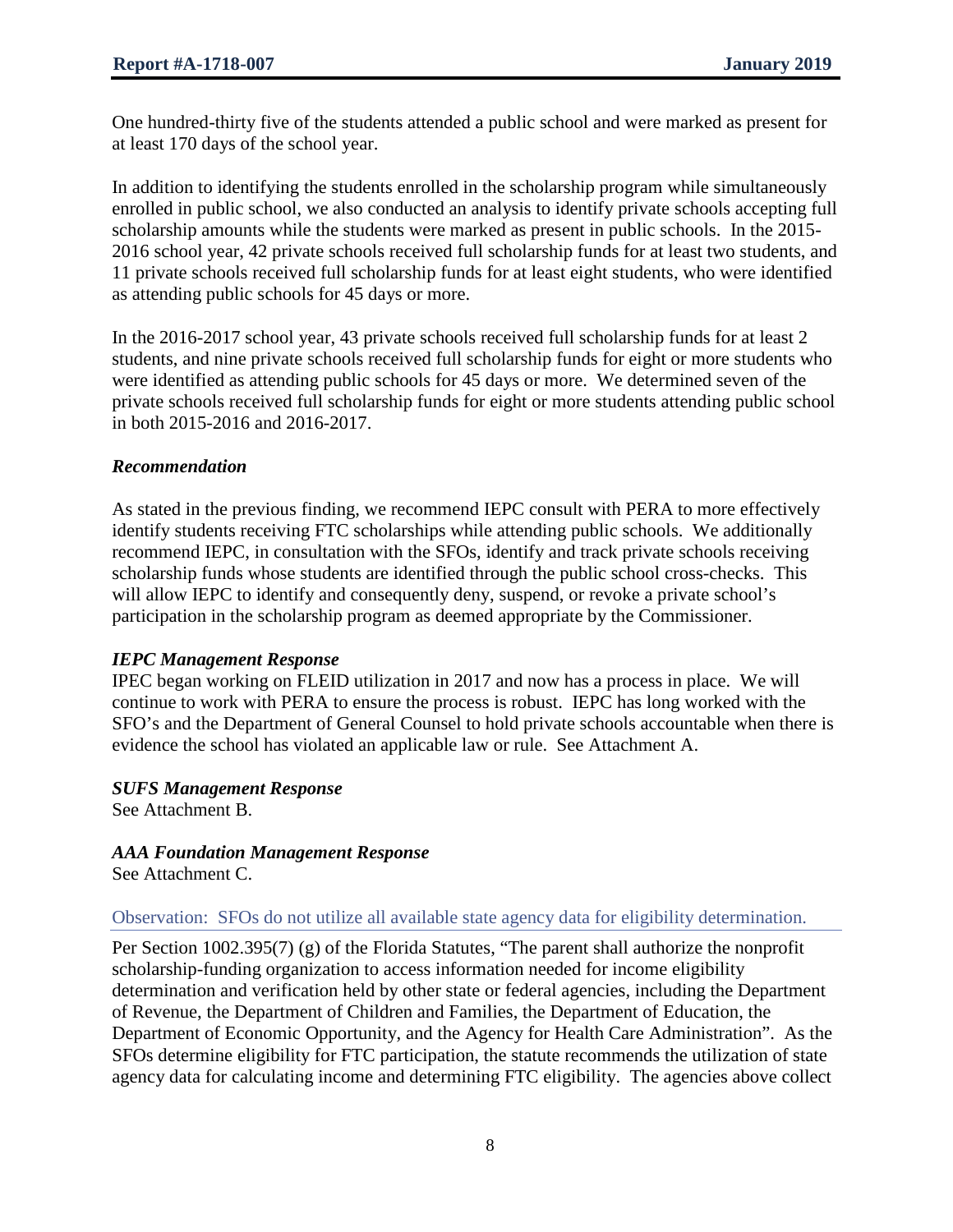employment and income data the SFOs could utilize to calculate family income, which cannot exceed 260 percent of the federal poverty level per Section 1002.395 (3) (b), Florida Statutes.

While the statute provides SFOs access to state agency data with the parent's approval, we determined the SFOs are not using the income information from the Department of Revenue (DOR) and the Department of Economic Opportunity (DEO) to assist in eligibility determination. Per IEPC staff, the SFOs can access the DCF Direct Certification List, which is updated monthly. IEPC provides access to the list through a web service. The list assists SFOs in determining whether family income allows the applicants to be eligible for FTC scholarships. Per SUFS staff, around 50 percent of FTC clients are on the DCF Direct Certification List or on Food Stamps making them eligible for the program based on their income.

We conducted a random sample of 30 clients for the 2015-2016 school year and 30 clients for the 2016-2017 school year from SUFS and the AAA Scholarship Foundation. We requested income data for each sampled household from DOR and DEO to determine the value the additional income information could provide to the SFOs. Due to the lack of an agreement between our office and the agencies contacted, we were unable to receive the requested income documentation necessary to conduct the analysis.

Absent the inclusion of certain types of household income during eligibility determination, household income for some FTC clients may not accurately reflect income that drives eligibility determinations. Elements of household income collected include household data from all persons in the house, child support payments, or unemployment compensation. Hence, the SFOs may underutilize state agency data that could more accurately drive eligibility determination decisions. This may result in client eligibility determinations that provide FTC scholarships to ineligible students and families based on federal poverty levels. In turn, this could result in other eligible students being denied requested FTC scholarships.

The Auditor General conducted an operational audit of SUFS and released Report #2019-012 in August 2018. The report included a finding that "Step Up did not always properly evaluate the household income of FTC Program scholarship applicants to ensure that scholarships were only awarded to eligible students." They further recommended that Step Up should enhance procedures to properly determine household income and ensure that FTC Program scholarships are only awarded to eligible students in the appropriate amounts. Utilizing the income information collected by the state agencies may assist the SFOs to more accurately determine income eligibility and ensure reported income is factual.

# *Recommendation*

We recommend that AAA Scholarship Foundation and SUFS engage the appropriate state agencies regarding the utilization of income and employment data to better determine eligibility through all available income sources.

# *SUFS Management Response*

See Attachment B.